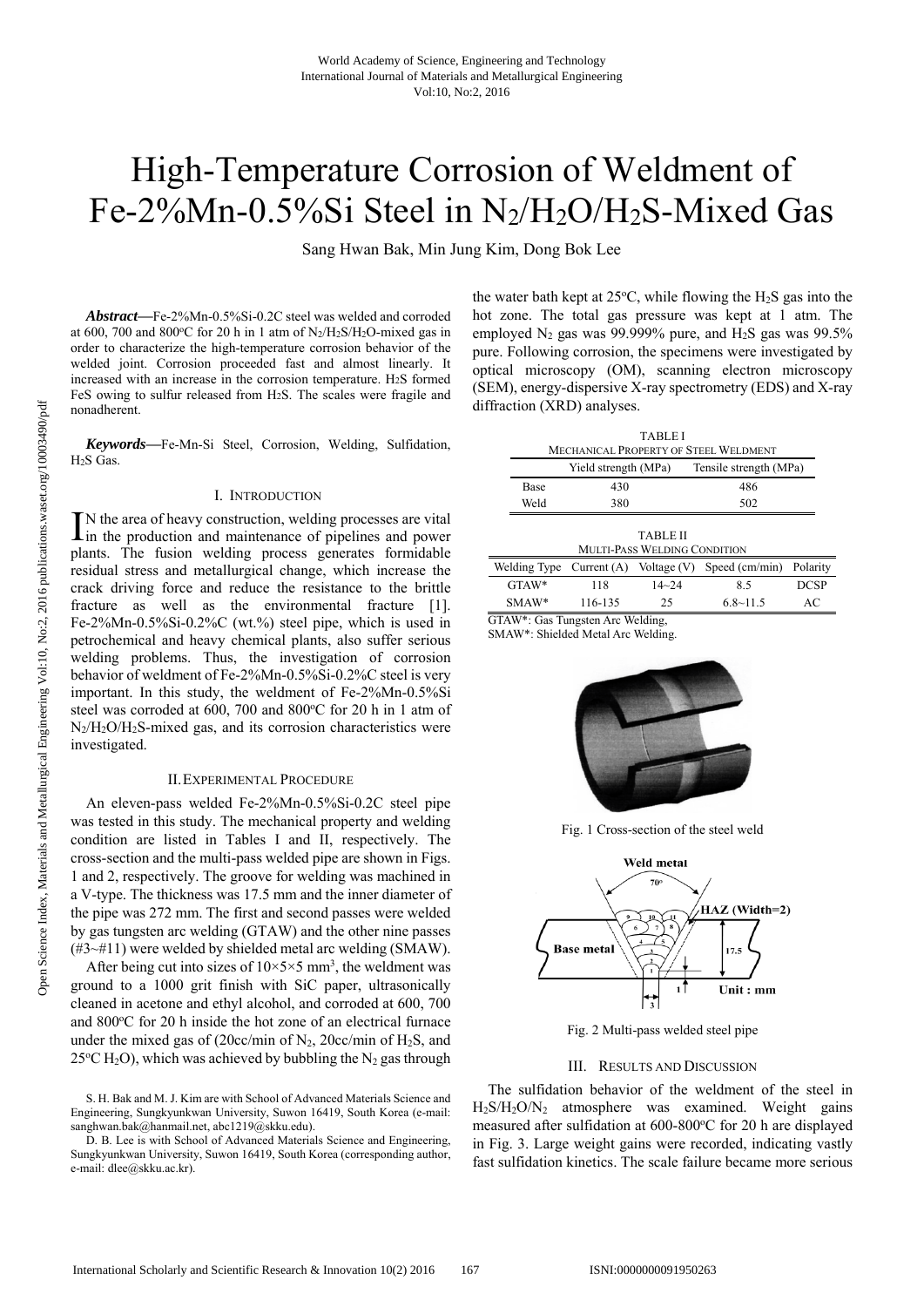as sulfidation progressed. The sulfidation appeared to follow the linear rate law, implying negligible protection owing to the formation of the FeS scale. Mn and Si could not protect the weldment form serious sulfidation due to their small amount or dissolution in FeS. An increment in the temperature from 600 to 700 $\degree$ C led to the increment of weight gains by about 5 mg/cm<sup>2</sup>. When the temperature increased from 700 to 800°C, weight gain increased by about 2.5 time. However, it is noted that there was uncertainly in weight gains measured, because scales formed in  $H_2S$ -containing atmosphere were usually very thick and highly susceptible to spallation during corrosion and subsequent cooling stage. Nevertheless, it was evident that  $H_2O$ and H2S gas increased the corrosion rate. Water vapor transports through voids cavities and cracks in the scale as  $H_2(g)$ and  $H_2O$  (g), and as H atom by dissolving in the lattice, affecting the point defect concentration [2].



Fig. 3 Sulfidation kinetics of base, weld, and HAZ of Fe-2%Mn-0.5%Si-0.2%C steel after corrosion at 600, 700 and 800°C for 20 h in  $H_2S/H_2O/N_2$  gas

Fig. 4 shows the XRD patterns of Fe-2%Mn-0.5%Si-0.2% steel after corrosion at 700 $^{\circ}$ C for 20 h in H<sub>2</sub>S/H<sub>2</sub>O/N<sub>2</sub> gas. All the scales consisted primarily of FeS.  $H_2S$  reacts with Fe according to the following reactions.

$$
\text{Fe} \rightarrow \text{Fe}^{2+} + 2\text{e}^2
$$
  
H<sub>2</sub>S $\rightarrow$ 2H<sup>+</sup>+S<sup>2-</sup>  
2H<sup>+</sup>+2e<sup>-</sup>→H<sub>2</sub>

The net reaction is  $Fe + H_2S \rightarrow FeS + H_2$ . FeS has a very high concentration of cation vacancies so that it grows rapidly by the outward diffusion of  $Fe<sup>2+</sup>$  ions [3].

Fig. 5 shows the SEM cross sectional image and EDS line profiles of the base metal of Fe-2%Mn-0.5%Si-0.2% after corrosion at 700 $\degree$ C for 20 h in H<sub>2</sub>S/H<sub>2</sub>O/N<sub>2</sub> gas. The outer thick FeS scale detached off, and the inner fragile FeS scale split into a few layers. The scale was ~400 µm thick, implying poor sulfidation resistance. The outer FeS layer had a columnar structure, and the inner FeS layer consisted of fine grains. The inner FeS dissociates according to the reaction: FeS=Fe<sup>2++1/2S<sub>2</sub>+2e [4]. This delivers sulfur gas for the inward</sup> growth of the innermost layer, whereas the released  $Fe<sup>2+</sup>$  ions and electrons diffuse to the outer surface to form FeS. In the FeS scale, Mn was rather uniformly distributed, while Si was segregated in the inner scale, because Si ions were relatively

immobile owing to the high bonding energy of  $Si<sup>4+</sup>-O<sup>2-</sup>$  (465) kJ/mol) [5].

Fig. 6 shows the SEM cross sectional image and EDS line profiles of the weld metal of Fe-2%Mn-0.5%Si-0.2% after corrosion at 700°C for 20 h in  $H_2S/H_2O/N_2$  gas. Cracks developed at the bottom of the nonadherent scale, the main cause of which was attributed to the stress developed in the thick oxide scale. Again, Si was segregated in the inner scale, although Mn was distributed rather uniformly throughout the whole scale.

Fig. 7 shows the SEM cross sectional image and EDS line profiles of the heat affect zone (HAZ) of Fe-2%Mn-0.5%Si-0.2% after corrosion at 700°C for 20 h in H2S/H2O/N2 gas. The scale morphology and elemental distribution were similar with those shown in Figs. 5 and 6, because the principal sulfidation mode was the same in H2S /H<sub>2</sub>O/N<sub>2</sub> atmosphere.



Fig. 4 XRD pattern of Fe-2%Mn-0.5%Si-0.2%C after corrosion at 700°C for 20h in H<sub>2</sub>S/H<sub>2</sub>O/N<sub>2</sub> gas. (a) base, (b) weld, (c) HAZ

Fig. 8 shows the SEM cross sectional image of Fe-2%Mn-0.5%Si-0.2%C after corrosion at 800°C for 20 h in  $H_2S/H_2O/N_2$  gas. The scale thickness increased with an increase in the temperature. Especially, the scale thickness of the base metal increased more rapidly than those of the welding and heat affect zone (HAZ). The outer FeS grains kept growing outwardly, as Fe continuously diffused out from the matrix via the pre-formed FeS grains. The outer scale was thicker than the inner scale. The outer fast-growing FeS grains were susceptible to cracking, and detached off from the inner mixed scale, owing to the large compressive stress developed. The scales were quite thick, brittle, cracked and detached easily. Mn and Si were incorporated in the FeS scale. The outer scales were formed by the outward transport of predominantly Fe and a small amount of Mn and Si, whereas the inner scales were formed by the inward diffusion of predominantly sulfur along cracks and interconnected pores that developed particularly around the interface of the outer and inner scale.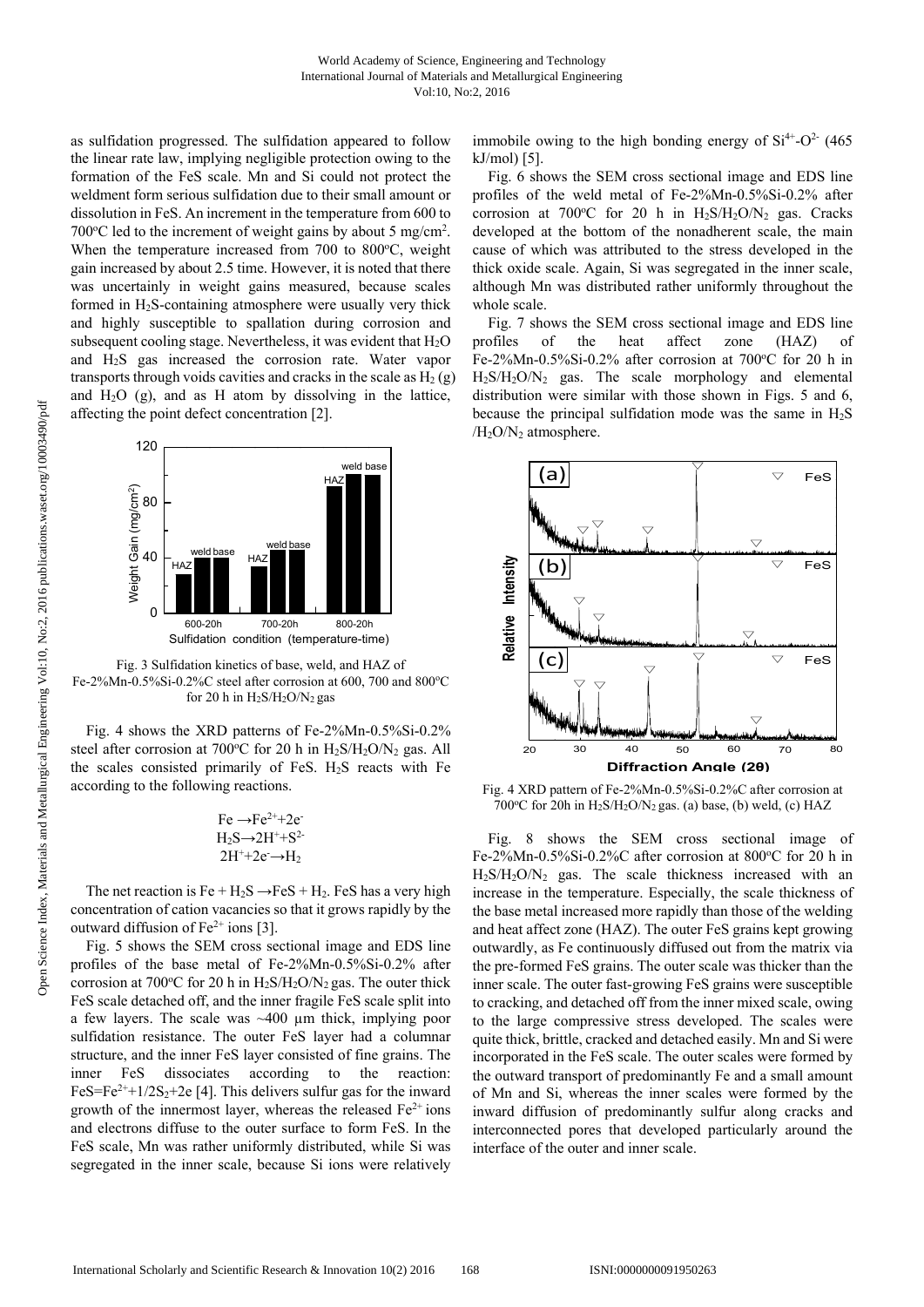Fig. 9 shows the oxidation kinetics of the steel in air at 700 and 800°C for 20 h. Compared with sulfidation, the oxidation weight gains were much smaller. The base metal was the least

oxidation resistant. The weld metal was more oxidation resistant. HAZ was the most oxidation resistant, indicating that welding can change the oxidation resistance.



Fig. 5 Base metal of Fe-2%Mn-0.5%Si-0.2%C steel after corrosion at 700°C for 20 h in H<sub>2</sub>S/H<sub>2</sub>O/N<sub>2</sub> gas. (a) SEM cross sectional image, (b) EDS line profiles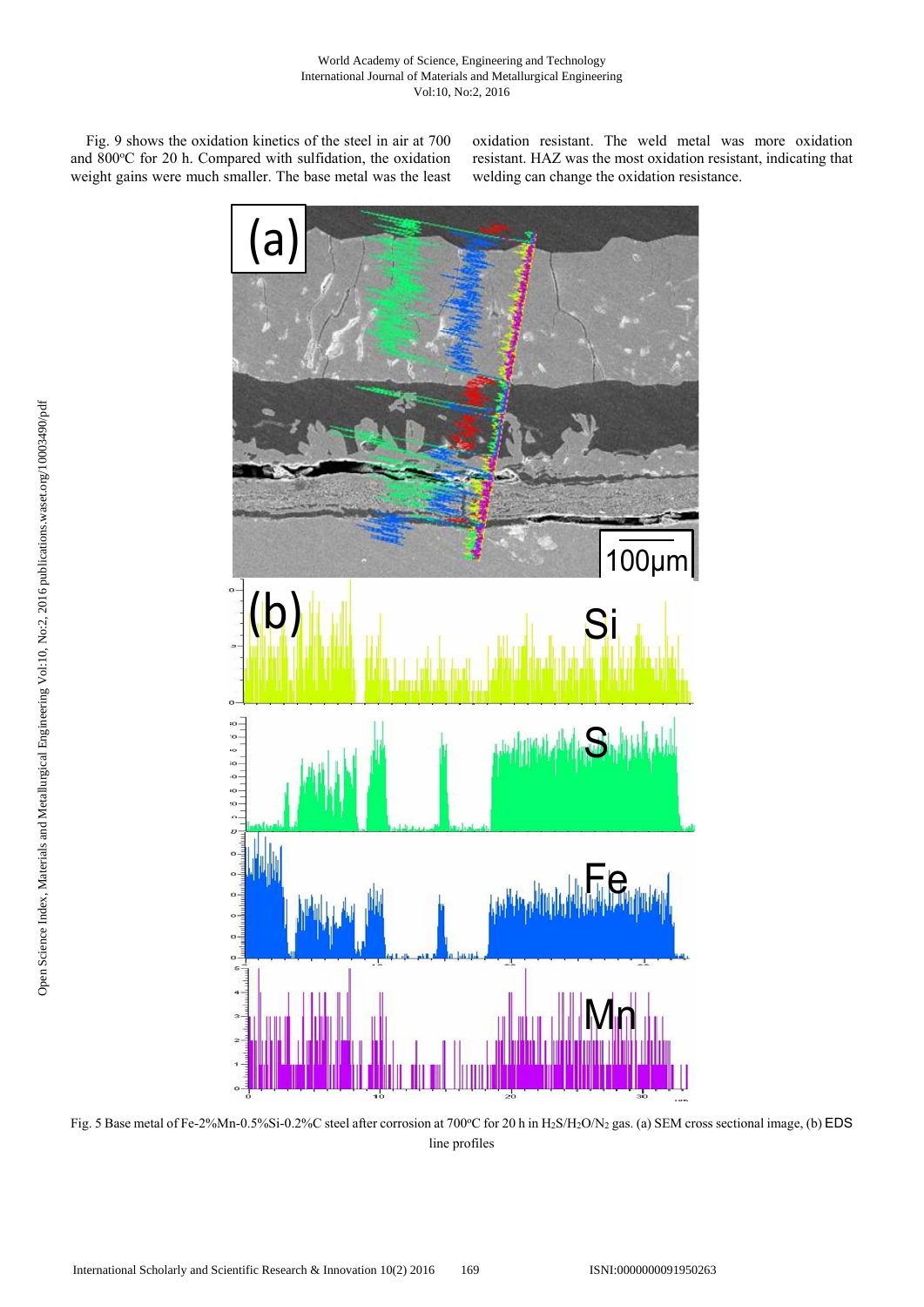

Fig. 6 Weld metal of Fe-2%Mn-0.5%Si-0.2%C steel after corrosion at 700°C for 20 h in H2S/H2O/N2 gas. (a) SEM cross sectional image, (b) EDS line profiles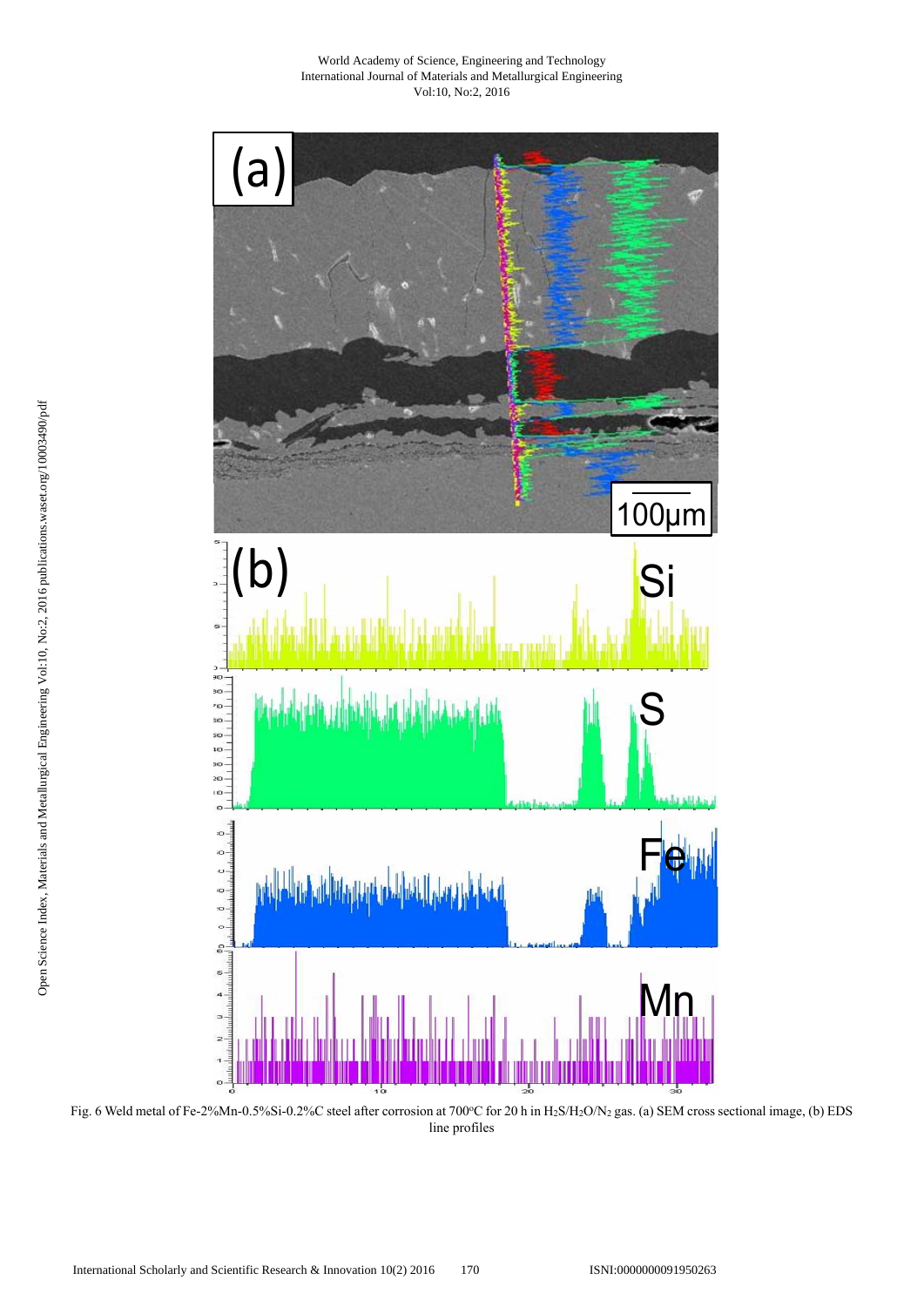

Fig. 7 HAZ metal of Fe-2%Mn-0.5%Si-0.2%C steel after corrosion at 700°C for 20 h in H2S/H2O/N2 gas. (a) SEM cross sectional image, (b) EDS line profiles